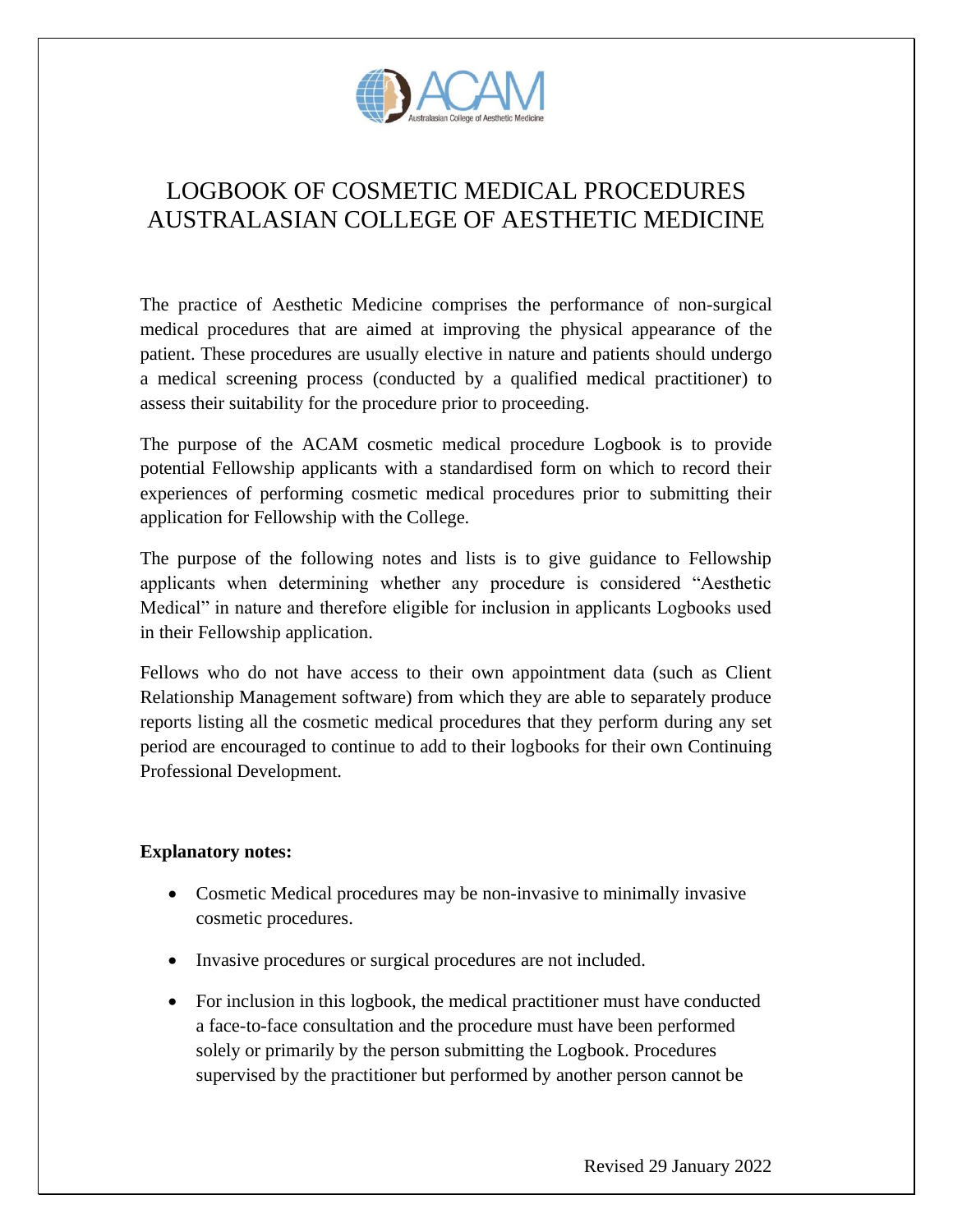

included. Procedures for which the practitioner has consulted and prescribed but did not actually perform cannot be included.

• Procedures that are not completely elective because the decision not to treat may eventually lead to further patient pathology are NOT included. Please see examples below:

Skin malignant and non-malignant lesion or tumour management by excision, biopsy, incision, with or without graft that attracts Medicare rebate are not included.

Acne management which only involves history, examination, prescription, and referrals usually limited to the Therapeutic Guidelines are not included.

Symptomatic lesion or tumour removal sent for histopathology are not included.

Topical treatment of solar keratoses and other premalignant lesions

Aesthetic medicine is a new area of modern medicine, and new procedures and methods of its application are constantly evolving. If you would like advice on whether a particular procedure might be included in your logbook, please contact the ACAM secretariat.

Examples of cosmetic medical procedures that can be included in your logbook are as follows:

#### **Acne treatments**

- Acne scar treatment laser
- Acne scar treatment subcision
- Acne scar treatment other
- $\Box$  Scar reduction other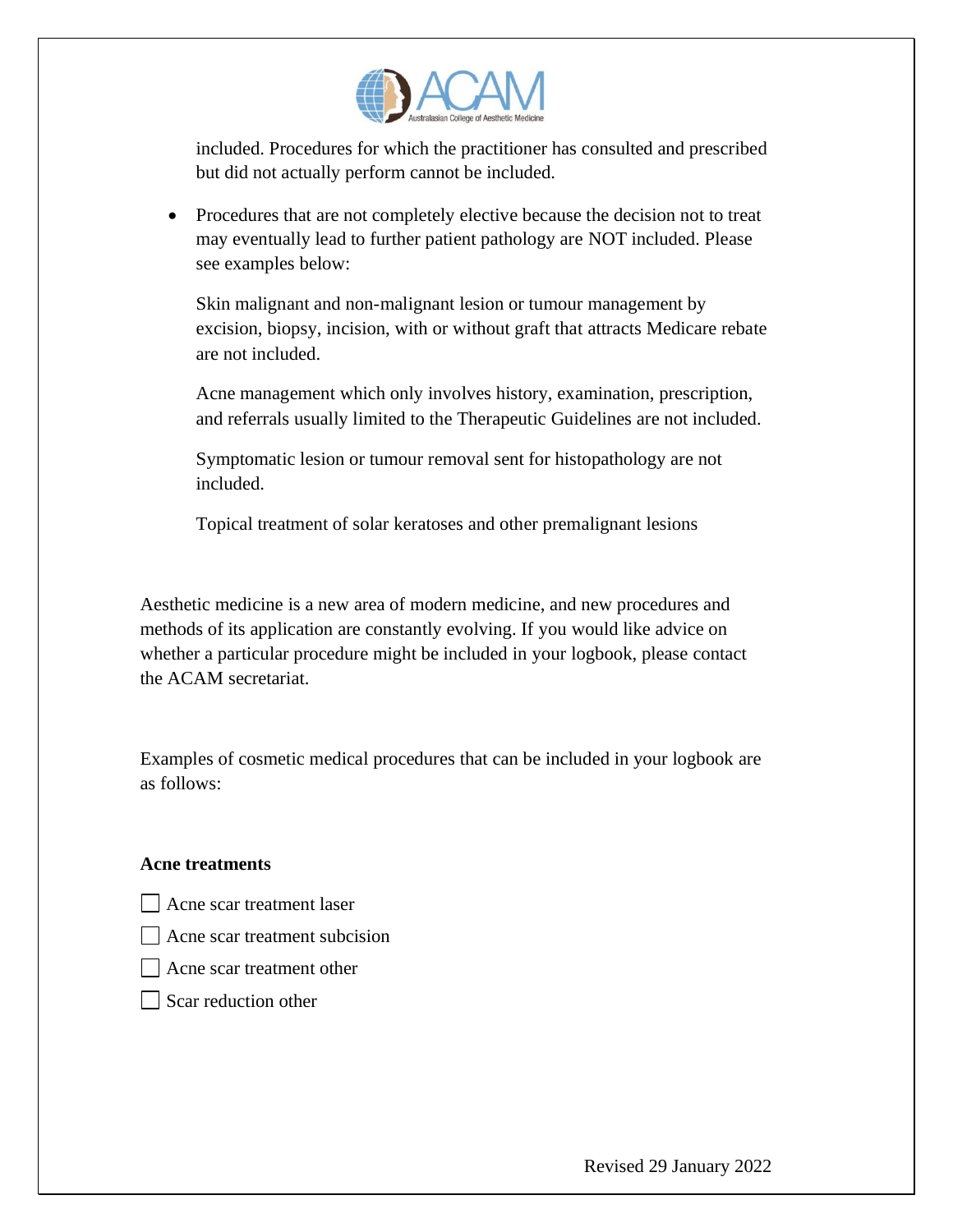

#### **Chemical Peels**

 $\Box$  Deep (phenol)

Medium (Jessner Peel)

 $\Box$  Superficial (Glycolic)

Chemical peels others

# **Fat Reduction Treatments**

 $\Box$  Radiofrequency lipolysis

**Laser** lipolysis

Cryo-lipolysis

 $\Box$  Injection lipolysis

## **Hair Regrowth**

**Hair transplant** 

 $\Box$  Hair regrowth autologous plasma therapy

Hair regrowth light sourced cell stimulation therapy

Hair regrowth others

## **Laser Treatments**

Ablative Laser Resurfacing treatments (Erbium, CO2 and NdYag Laser)

Laser reduction of pigmentation (Solar lentigo, Melasma, Age spots, Nevus Ota)

□ Laser reduction of red pigmentation (Port-wine stains, facial redness)

Vascular Laser treatment

## **Non-Ablative Laser skin rejuvenation treatment**

Laser tattoo removal

**Laser** skin toning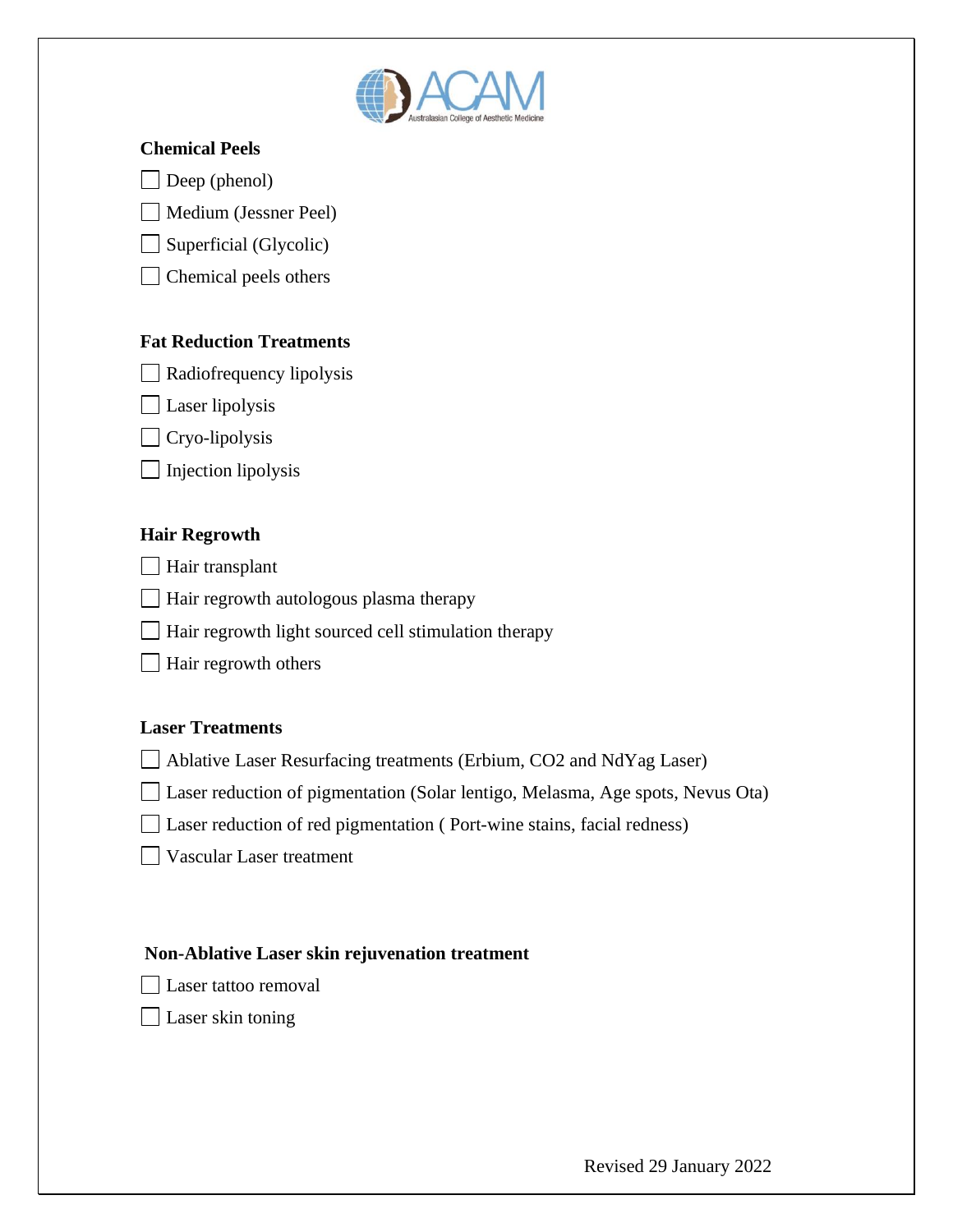

#### **Energy-Based Treatments**

- $\Box$  Skin tightening Bipolar RF (eg Elos)
- Skin Tightening-Monopolar RF (eg Thermage)

 $\Box$  Skin Tightening – Other (eg Titan)

**Photodynamic Therapy (PDT)** 

□ Intense Pulsed Light (IPL) Hair removal

Intense Pulsed Light Pigmentation reduction

Radiofrequency micro-needling

## **Treatments of Varicose veins and Spider veins**

Micro sclerotherapy

Ultrasound Guided Sclerotherapy

Radiofrequency Ablation of Varicose veins

Endovenous Laser Ablation of Varicose veins

## **Injectable Treatments**

**Botulinum Toxin Injections** 

□ Hyaluronic Acid Injections

Calcium Hydroxylapatite

**Poly-L-Lactic Acid** 

**Polymethylmethacrylate** 

Platelet-rich plasma (PRP) or Autologous Plasma Therapy and fillers

 $\Box$  Stem cell treatments including extraction or harvesting

Thread lift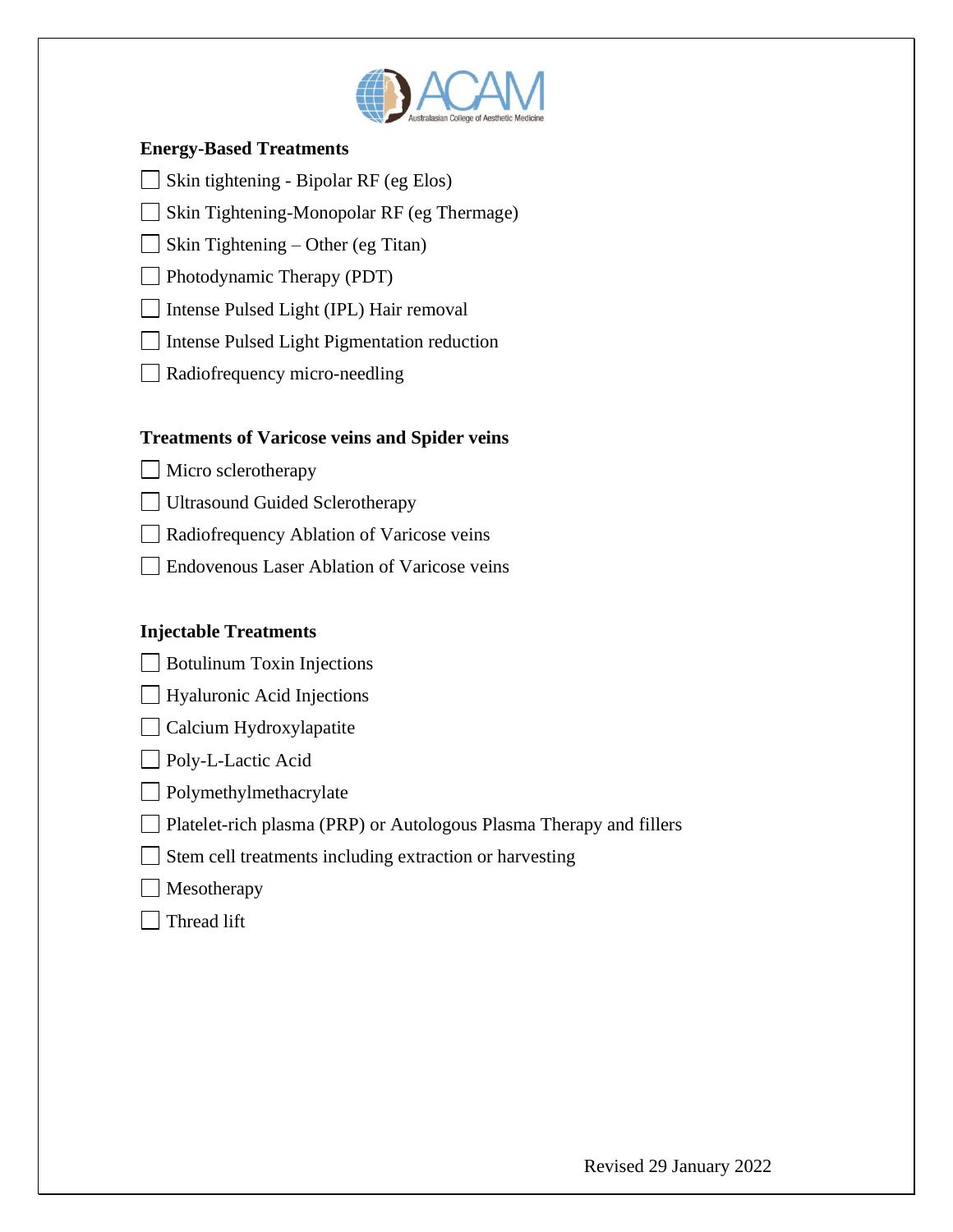

#### **Rejuvenation Treatments Face and Body**

 $\Box$  Blading

**Burn scar treatment** 

Derma roller

Mesotherapy body

 $\Box$  Mesotherapy Face

Microdermabrasion

 $\Box$  Skin needling face

 $\Box$  Skin needling other (i.e., back for acne scarring treatments)

# **Cosmetic revision procedures**

Hyaluronidase injection/s for the purpose to dissolve unwanted dermal fillers

Radiofrequency heat energy for the purpose to dissolve the unwanted dermal filler

# **Others**

Gynaecology treatments (Genitourinary Syndrome of Menopause, Uterine Prolapses Treatment, Stress Urinary Incontinence Treatment, Vaginal Canal Tightening, Injection of dermal fillers into the genitals)



Stretch mark treatment

Lesion treatment including excision and revision (that do not attract Medicare rebates)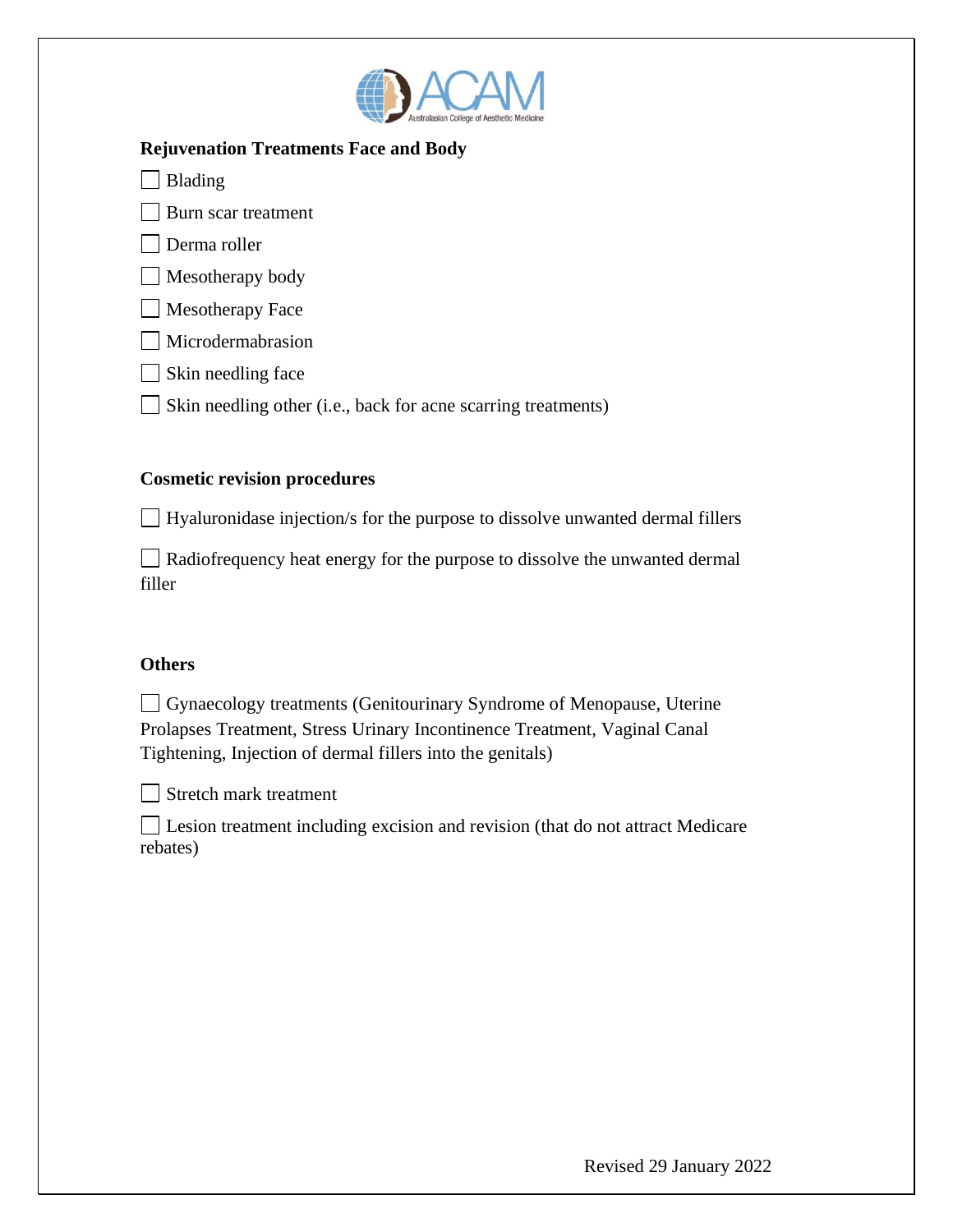

|                   | <b>DATE</b> | $ID/age/sec$ | PROCEDURE | <b>NOTES</b> |
|-------------------|-------------|--------------|-----------|--------------|
| $\overline{1}$ .  |             |              |           |              |
| $\overline{2}$ .  |             |              |           |              |
| $\overline{3}$ .  |             |              |           |              |
| 4.                |             |              |           |              |
|                   |             |              |           |              |
| $\frac{5}{6}$     |             |              |           |              |
| 7.                |             |              |           |              |
| 8.                |             |              |           |              |
| 9.                |             |              |           |              |
| 10.               |             |              |           |              |
| 11.               |             |              |           |              |
| 12.               |             |              |           |              |
| 13.               |             |              |           |              |
| 14.               |             |              |           |              |
| 15.               |             |              |           |              |
| 16.               |             |              |           |              |
| 17.               |             |              |           |              |
| 18.               |             |              |           |              |
|                   |             |              |           |              |
| $\frac{19}{20}$   |             |              |           |              |
| 21.               |             |              |           |              |
| 22.               |             |              |           |              |
| 23.               |             |              |           |              |
|                   |             |              |           |              |
| $\frac{24}{25}$   |             |              |           |              |
| 26.               |             |              |           |              |
| $\overline{27}$   |             |              |           |              |
| 28.               |             |              |           |              |
| 29.               |             |              |           |              |
| 30.               |             |              |           |              |
| $\overline{31}$ . |             |              |           |              |
|                   |             |              |           |              |
| $\frac{32}{33}$ . |             |              |           |              |
| 34.               |             |              |           |              |
| 35.               |             |              |           |              |
| 36.               |             |              |           |              |
| 37.               |             |              |           |              |
| 38.               |             |              |           |              |
| 39.               |             |              |           |              |
| 40.               |             |              |           |              |
| 41.               |             |              |           |              |
| 42.               |             |              |           |              |
| 43.               |             |              |           |              |
| 44.               |             |              |           |              |
| 45.               |             |              |           |              |
| 46.               |             |              |           |              |
| 47.               |             |              |           |              |

Revised 29 January 2022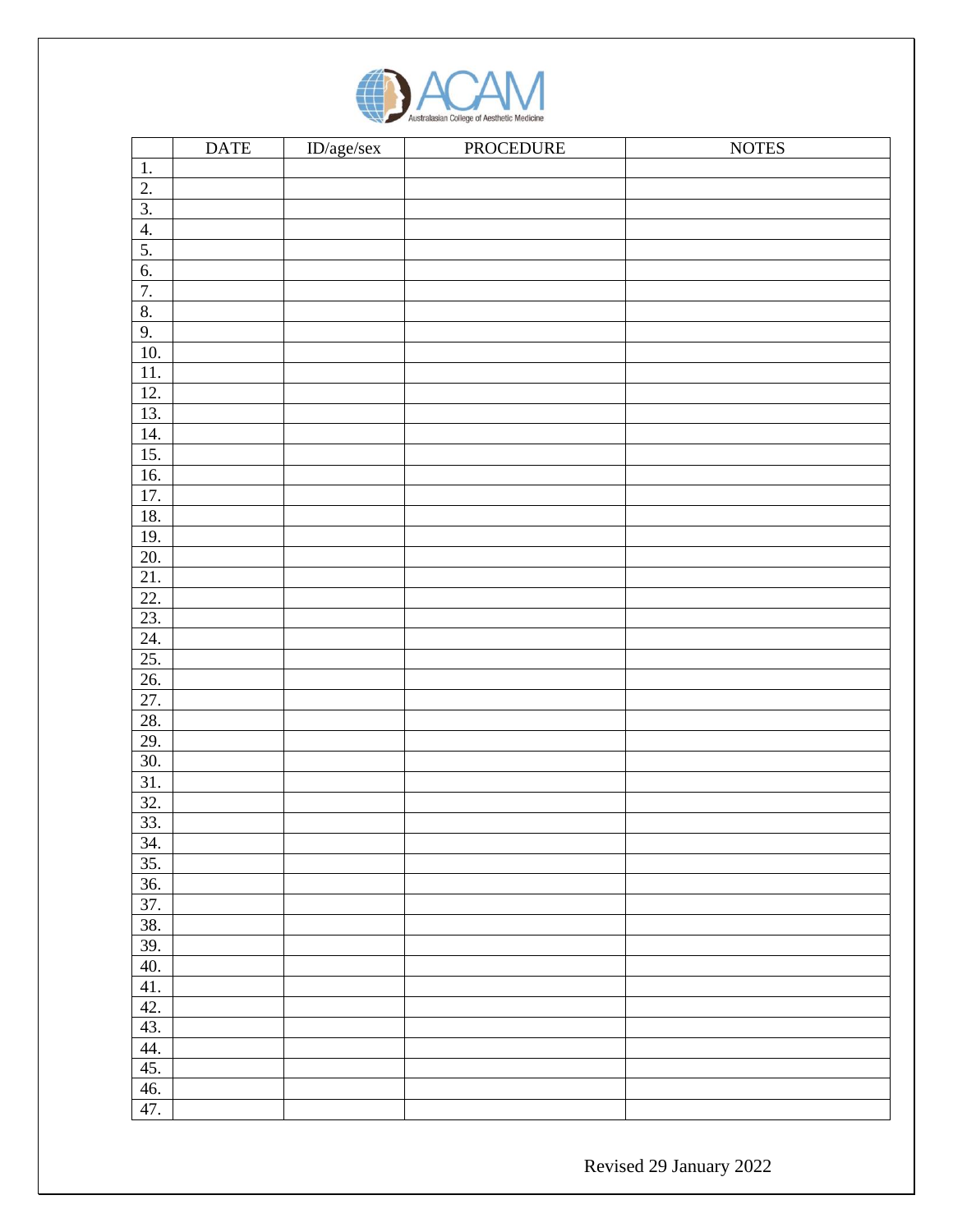

| 48. |  |  |
|-----|--|--|
| 49. |  |  |
| 50. |  |  |
| 51. |  |  |
| 52. |  |  |
| 53. |  |  |
| 54. |  |  |
| 55. |  |  |
| 56. |  |  |
| 57. |  |  |
| 58. |  |  |
| 59. |  |  |
| 60. |  |  |
| 61. |  |  |
| 62. |  |  |
| 63. |  |  |
| 64. |  |  |
| 65. |  |  |
| 66. |  |  |
| 67. |  |  |
| 68. |  |  |
| 69. |  |  |
| 70. |  |  |
| 71. |  |  |
| 72. |  |  |
| 73. |  |  |
| 74. |  |  |
| 75. |  |  |
| 76. |  |  |
| 77. |  |  |
| 78. |  |  |
| 79. |  |  |
| 80. |  |  |
| 81. |  |  |
| 82. |  |  |
| 83. |  |  |
| 84. |  |  |
| 85. |  |  |
| 86. |  |  |
| 87. |  |  |
| 88. |  |  |
| 89. |  |  |
| 90. |  |  |
| 91. |  |  |
| 92. |  |  |
| 93. |  |  |
| 94. |  |  |

Revised 29 January 2022